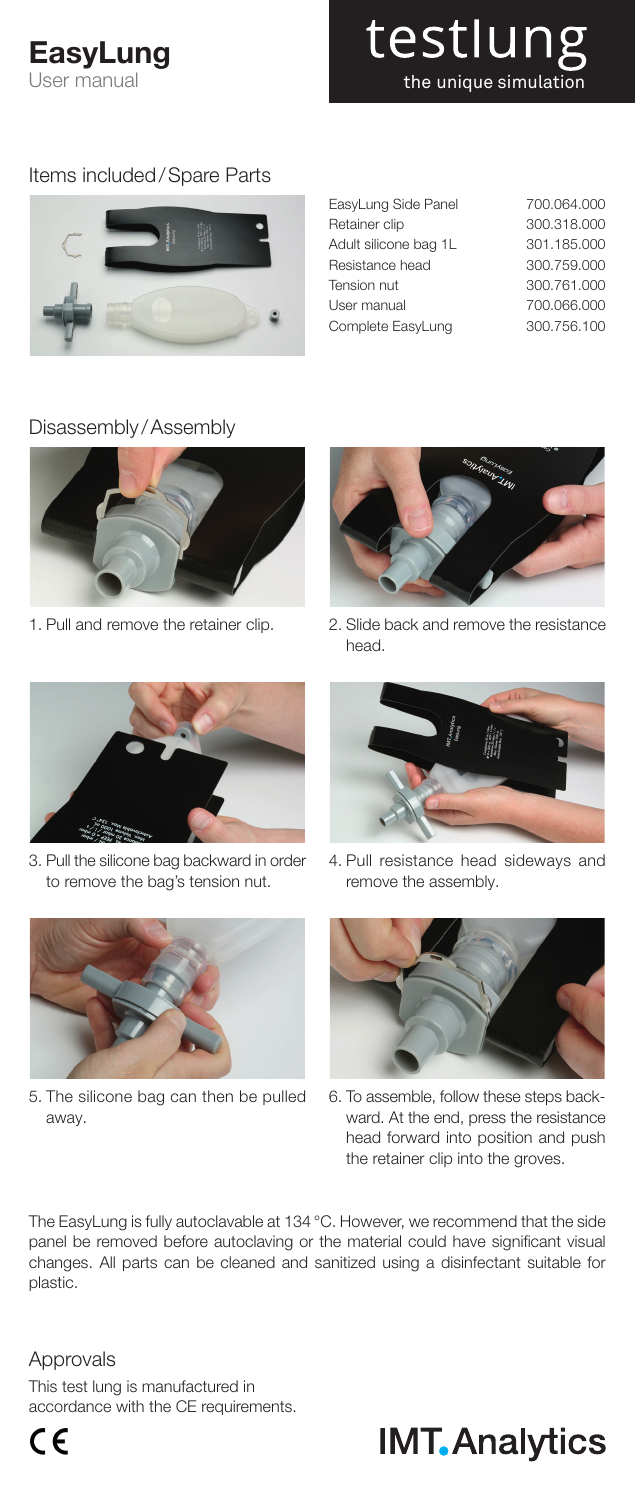# EasyLung

Manuel d'utilisation

### Livraison/pièces de rechange



| Chiffon EasyLung                               | 700.064.000 |
|------------------------------------------------|-------------|
| Étrier de blocage                              | 300.318.000 |
| Poche silicone pour adulte 1L                  | 301.185.000 |
| Tête de résistance                             | 300.759.000 |
| Goupille de fixation pour la poche 300.761.000 |             |
| Manuel d'utilisation                           | 700.066.000 |
| EasyLung complète                              | 300.756.100 |
|                                                |             |

### Démontage/montage



1. Enlever l'étrier de blocage.



3. Tirer la poche en silicone vers l'arrière et enlever la goupille.



5. La poche en silicone peut être retirée de la tête de résistance.



2. Pousser la tête de résistance vers le bas.



4. Tirer la tête de résistance sur le côté vers l'extérieur et extraire l'unité complète.



6. Le montage s'effectue dans l'ordre inverse. Pour terminer, pousser la tête de résistance vers l'avant et remonter l'étrier de blocage.

EasyLung est autoclavable à 134 °C. Afin d'éviter toute décoloration du chiffon, nous recommandons de démonter cette pièce auparavant. Toutes les pièces détachées du poumon d'essai peuvent être nettoyées et désinfectées avec des détergents adaptés aux plastiques.

### Homologations

Ce poumon d'essai est conforme aux directives CE.

 $\epsilon$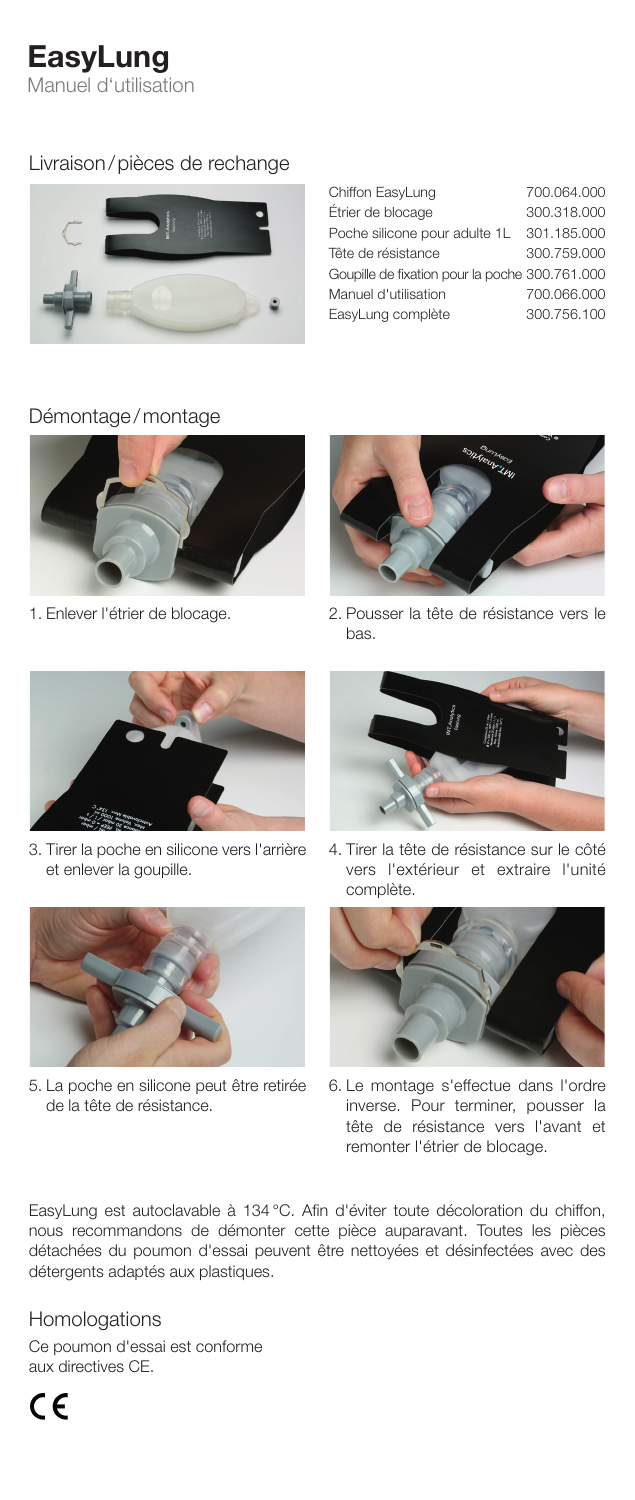## **EasyLung**

Manual del operador

### Volumen de suministro/Piezas de repuesto



| Paño EasyLung                 | 700.064.000 |
|-------------------------------|-------------|
| Brida de retención            | 300.318.000 |
| Bolsa de silicona Adult 11    | 301.185.000 |
| Cabezal de resistencia        | 300.759.000 |
| Perno de fijación para bolsas | 300.761.000 |
| Manual del operador           | 700.066.000 |
| EasyLung completa             | 300.756.100 |
|                               |             |

#### Desmontaje/Montaje







3. Tire la bolsa de silicona hacia atrás y retire el perno.



5. Ahora puede extraer la bolsa de silicona del cabezal de resistencia.



4. Tire el cabezal de resistencia lateralmente hacia fuera y extraiga la unidad completa.



6. El montaje se realiza en orden inverso. Para finalizar, empuje el cabezal de resistencia hacia delante einserte la brida de retención.

EasyLung se puede esterilizar en autoclave a 134 °C. Para evitar decoloraciones del paño, recomendamos desmontarlo previamente. Todos los componentes individuales del pulmón de prueba se pueden limpiar y desinfectar con productos adecuados para plástico.

### Homologaciones

El pulmón de prueba cumple las directivas CE.

 $\epsilon$